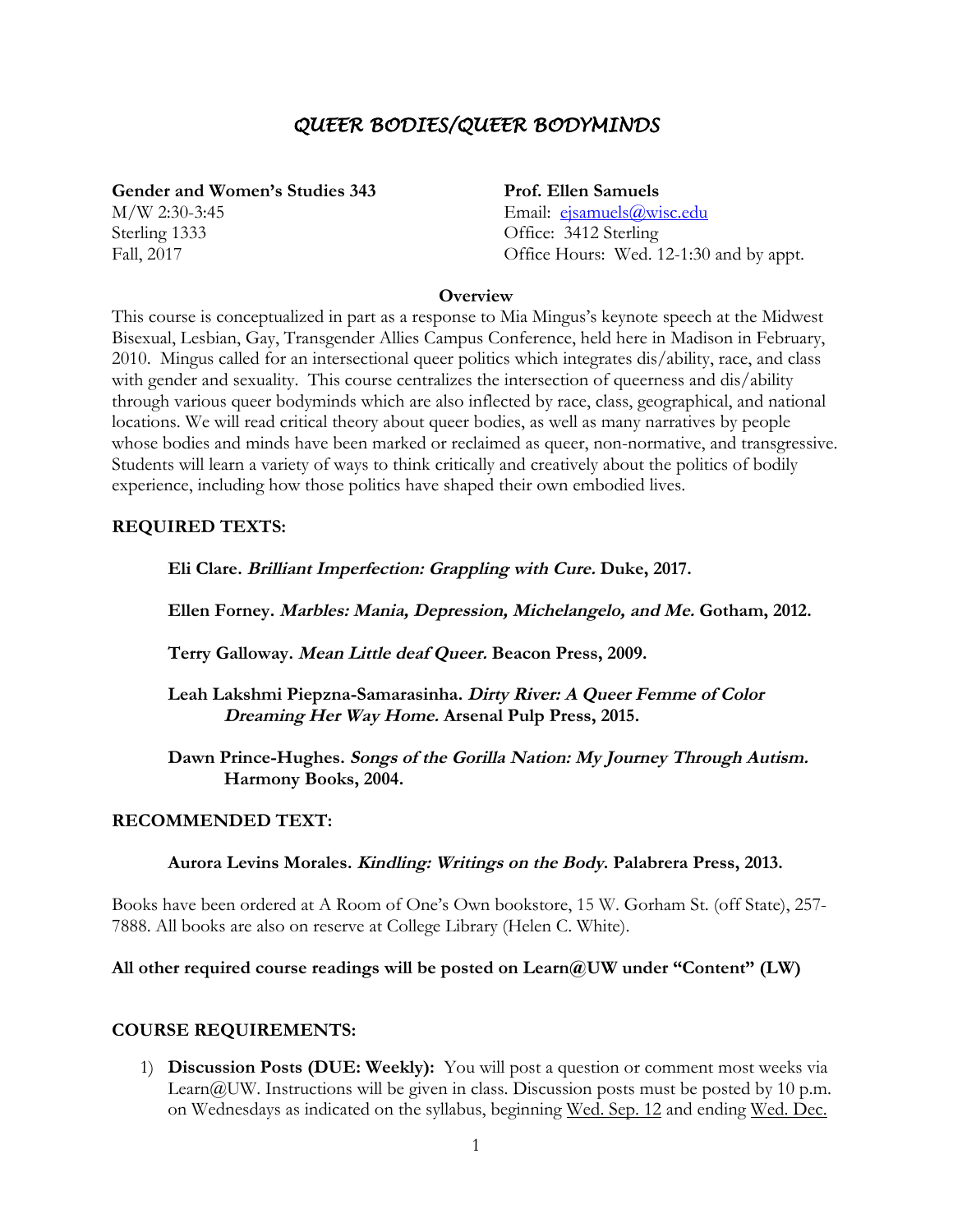$\frac{5}{2}$ , for a total of <u>twelve (12)</u> posts. Each post is worth 10 points out of a total of 120. Late posts receive 5 points.

- 2) **Critical Analysis Papers (DUE: Sep. 27 and Nov. 15):** Two 4-5 page papers critically analyzing course texts and ideas. Prompts and guidelines for these papers will be distributed.
- 3) **Final Project (DUE: Dec. 13):** Either a critical paper of 5-6 pages, or a substantial creative project accompanied by a 2-3 page critical paper. We will discuss these in more detail in class and guidelines will be distributed.
- 4) **Participation:** You may earn participation points for coming to class well-prepared, engaging in a lively discussion of class topics, doing in-class writing assignments, responding thoughtfully and generously to your classmates, showing that you have completed all assigned readings, and visiting me in office hours. Participation grades begin at an 85 (B), and can be increased or decreased based on the criteria above.
- 5) **Attendance:** Attendance in this class is required and essential for our community learning process. Each absence above three (3) per semester will result in a five (5) percentage point reduction of your semester grade (i.e. a 90% AB would become an 85% B). You must attend at least 50% of classes to receive a passing grade. Lecture notes and powerpoint slides will not be posted online or shared. If you must miss class, please obtain notes from a classmate or meet with me to discuss what you missed.

Religious Holidays: Absences due to religious holidays will not be penalized. However, you must inform me in advance if you are missing class for religious reasons, and you are responsible for turning in assignments in advance.

|     | G              |
|-----|----------------|
| 15% | $\overline{A}$ |
| 15% | A              |
| 20% | B              |
| 20% | B              |
| 30% |                |
|     |                |

#### **If you are a graduate student or honors student, please see me after the first class to discuss your requirements for the course.**

| <b>Grading Scale:</b> |
|-----------------------|
| A: $93-100$           |
| AB: 88-92             |
| $B: 83-87$            |
| BC: 78-82             |
| $C: 70-77$            |
| 1): $60-69$           |

### **COURSE POLICIES AND RESOURCES:**

- **1) Classroom Conduct:** Please respect your fellow students' right to a quiet and nondistracting learning environment. Cell phones must be silenced and put away during class. If you use a laptop computer or tablet during class, you must not be on the web, IM, social media, email, etc. Use your computer or tablet only to take notes and/or access course readings. Turning off wifi during class is a good way to make sure you follow this requirement and avoid distraction, both for you and your fellow students.
- **2) Emails and Office Hours:** I will endeavor to respond to emails within 48 hours of receipt. Please do not rely entirely upon email to communicate with me: Emails are fine for short questions, but to discuss papers and exams, it is necessary to meet in person. I welcome you to office hours, and suggest you plan ahead to make appointments for the busy weeks before deadlines. Questions about grades will only be discussed during office hours or appointments, not over email or before/after class.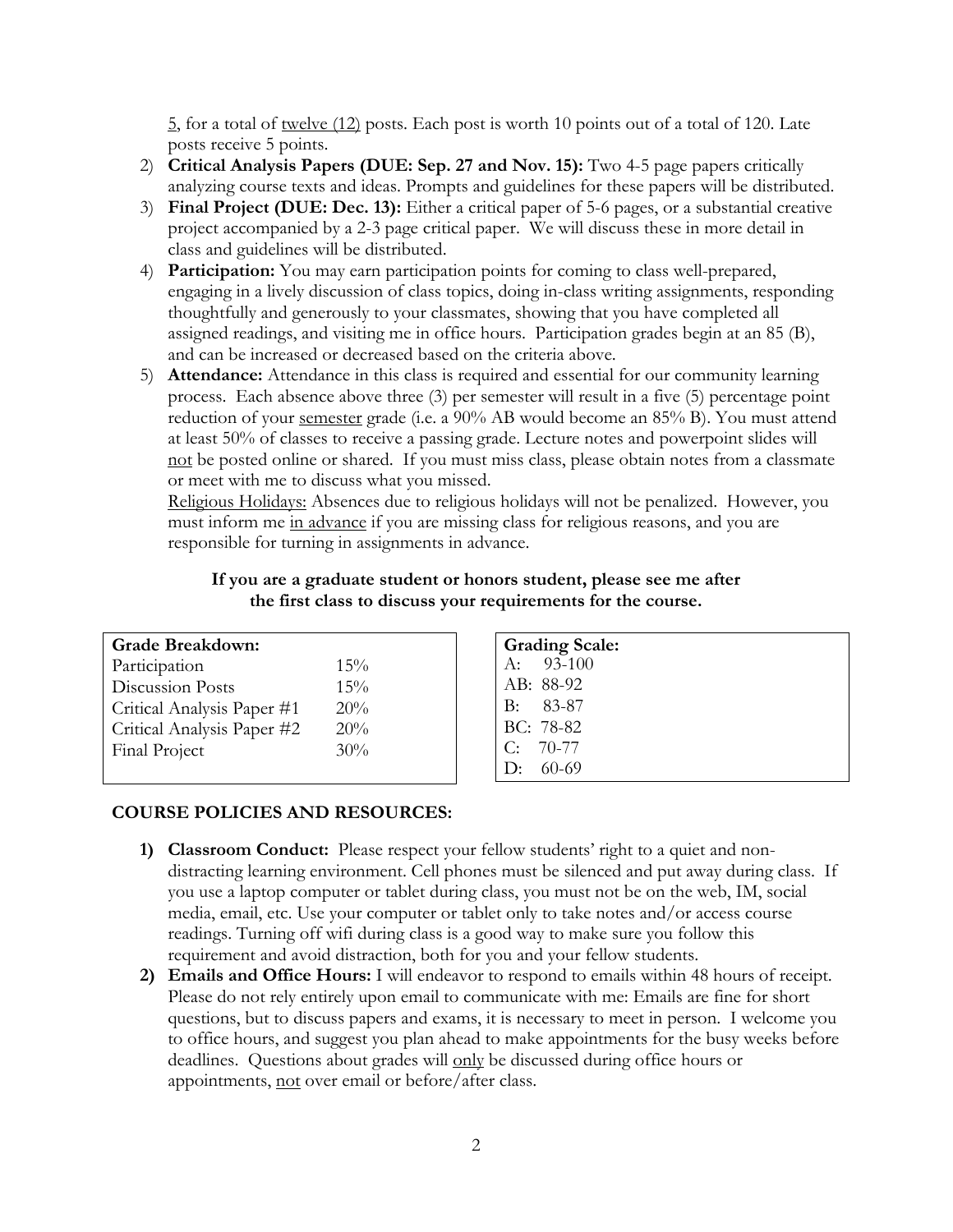- 3) **Late Paper Policy:** Papers turned in late will be penalized by five (5) percentage points for each 24-hour period after the due date. No late papers will be accepted more than one week after the due date.
- **4) Academic Misconduct (Plagiarism and Cheating):** This class will strictly follow and enforce the university's policies on academic misconduct. UWS 14.03 defines academic misconduct to include acts in which a student seeks to claim credit for the work or efforts of another without authorization or citation. Examples include but are not limited to:
	- **a.** Cutting and pasting text from the web without quotation marks or proper citation.
	- **b.** Paraphrasing from the web or written texts without crediting the source.
	- **c.** Using notes in an exam when such use is not allowed.

**d.** Using another person's ideas, words, or research and presenting it as one's own. Complete information on academic misconduct is at

www.wisc.edu/students/saja/misconduct/academic\_misconduct.html.

**5) Writing Center:** For additional help with papers, visit the Writing Center at any stage during the writing process. Stop by 6171 Helen C. White, call for an appointment (263- 1992), or consult the Center's resources online at www.wisc.edu/writing/.

#### **Statement on Accessibility**

It is very important to me to fully include all students with disabilities, chronic health issues, or learning differences in this course. Please let me know as early in the semester as possible if you need any accommodations in the curriculum, instruction, or evaluation procedures in order to enable you to participate fully. The McBurney Center can provide useful assistance and documentation. The syllabus and all course materials are available in large print or electronic formats on request.

#### **Statement on Grade Appeals**

If you have questions about a grade, please speak first to me. If the question is not resolved, speak with the chair, Aili Tripp. They will attempt to resolve the issue informally and inform you of the Appeals Procedures if no resolution is reached informally.

\*\*\*

# **COURSE SCHEDULE**

**WEEK 1 Sep. 6:** Introductions

# **WEEK 2 QUEER/CRIP BODYMINDS**

**Sep. 11:** LW: Mia Mingus, "Keynote from the 2010 Midwest BGLTACC Conference" LW/*Kindling*: "Listen, Speak" (165-168) LW: Ngọc Loan Trần, "Disabling the QTPoC Future: Creating and Holding Space for Disabled Queers of Color" (Black Girl Dangerous) Film (view in class): *Sins Invalid* (2015, 33 min)

*Sep. 12: Discussion Post #1 Due on Learn@UW by 10 p.m.*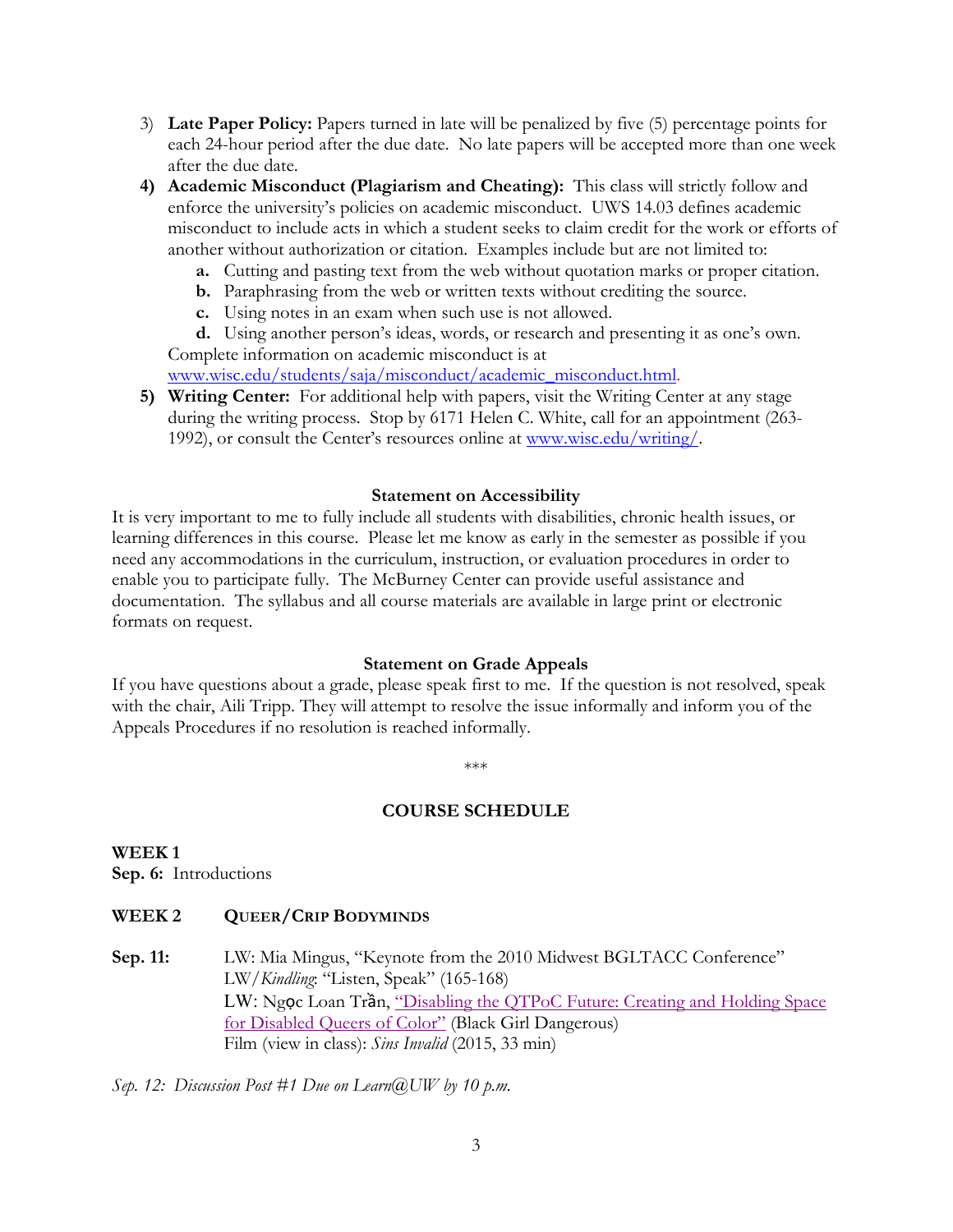- **Sep. 13:** LW: Alison Kafer, Introduction, *Feminist Queer Crip* LW: Sami Schalk, "Coming to Claim Crip: Disidentification With/in Disability Studies"
- **WEEK 3 TELLING QUEER BODY-STORIES**
- **Sep. 18:** Galloway, *Mean Little deaf Queer*, ix-104

*Sep. 19: Discussion Post #2 Due on Learn@UW by 10 p.m.*

**Sep. 20:** Galloway, *Mean Little deaf Queer*, 105-228

**WEEK 4 THEORIZING QUEER BODY-STORIES**

**Sep. 25:** LW: Robert McRuer, "Compulsory Able-Bodiedness and Queer/Disabled Existence" LW: Carrie Sandahl, "Queering the Crip, Cripping the Queer"

*Sep. 26: Discussion Post #3 Due on Learn@UW by 10 p.m.*

**SEP. 27:** \*\*CRITICAL PAPER 1 DUE View video in class: Piepzna-Samarasinha performance from *Sins Invalid*

# **WEEK 5 TELLING QUEER BODY-STORIES II**

- **Oct 2:** Piepzna-Samarasinha, *Dirty River*, 5-132
- *Oct. 3: Discussion Post #4 Due on Learn@UW by 10 p.m.*
- **Oct. 4**: Piepzna-Samarasinha, *Dirty River*, 135-231
- **WEEK 6 QUEERING CHRONIC ILLNESS**
- **Oct. 9:** LW: Piepzna-Samarasinha, selected poems LW/*Kindling*: "Patients" (57-59), "Stroke: A Dance Performance" (81-86), "Exoskeleton" (159-162)

*Oct. 10: Discussion Post #5 Due on Learn@UW by 10 p.m.*

- **Oct. 11:** LW/*Kindling*: "Kindling" (31-35), "Night Vigil" (49-52), "Burnt Light" (53-56) "Coming Out Sick" (87-92) LW: Willy Wilkinson, "Stealth"
- **WEEK 7 QUEER/CRIP OF COLOR CRITIQUE**
- **Oct. 16:** LW: Gloria Anzaldúa, excerpt from *Borderlands/La Frontera* LW/*Kindling*: "Mountains Moving" 3-11; "Healing Justice" 37-45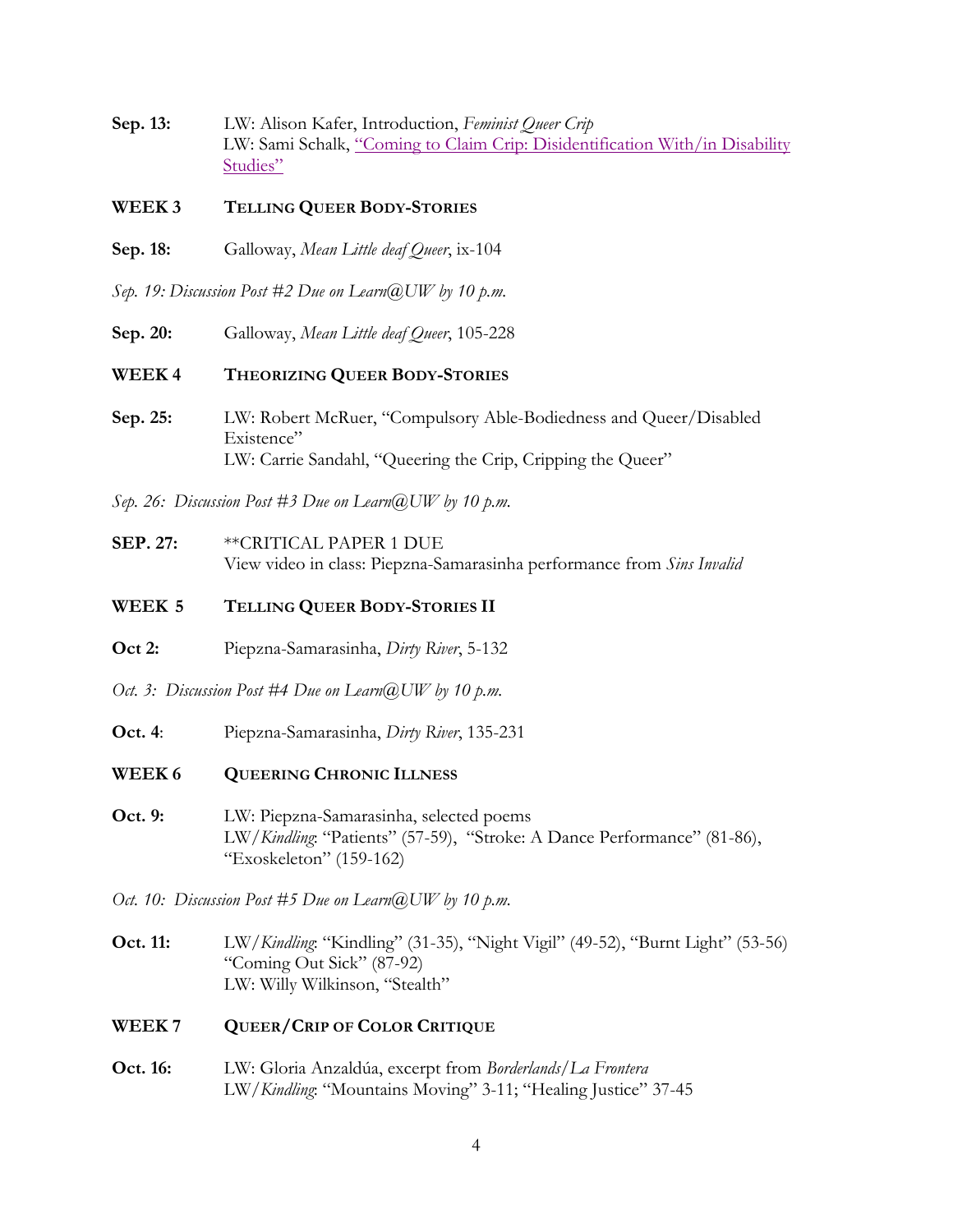*Oct. 17: Discussion Post #6 Due on Learn@UW by 10 p.m.*

**Oct. 18:** LW: Audre Lorde, "A Burst of Light: Living with Cancer" LW: Jina B. Kim, "Toward a Crip-of-Color Critique"

#### **WEEK 8 QUEERING CURE**

**Oct. 23**: Clare, *Brilliant Imperfection*, 1-65

*Oct. 24: Discussion Post #7 Due on Learn@UW by 10 p.m.*

**Oct. 25:** Clare, *Brilliant Imperfection*, 69-125 LW/ *Kindling*: "Today I Ran" (147-152) Watch in class : Terry Galloway on cochlear implants

#### **WEEK 9 QUEERING AND TRANSING CURE**

**Oct. 30:** No class meeting. Film (watch online through Learn@UW): *Diagnosing Difference* (2009, 60 min.)

*Oct. 31: Discussion Post #8 Due on Learn@UW by 10 p.m.*

**Nov. 1:** Clare, *Brilliant Imperfection*, 129-189 LW: Amets Suess, Karine Espineira, Pau Crego Walters, "Depathologization"; Jasbir K. Puar, "Disability"; micha cárdenas, "Sick" from *Transgender Studies Quarterly* Keywords issue.

Watch in class: excerpt from *Still/Black* (2008)

#### **WEEK 10 QUEERING MINDS**

**Nov. 6:** Prince-Hughes, *Songs of the Gorilla Nation*, 1-88 (Introduction + Part 1)

*Nov. 7: Discussion Post #9 Due on Learn@UW by 10 p.m.*

**Nov. 8:** Prince-Hughes, *Songs of the Gorilla Nation*, 89-162 (Part 2)

#### **WEEK 11 QUEERING AUTISM**

**Nov. 13:** Prince-Hughes, *Songs of the Gorilla Nation*, 163-224 (Part 3 + Epilogue)

*Nov. 14: Discussion Post #10 Due on Learn@UW by 10 p.m.*

**Nov. 15:** \*\*CRITICAL PAPER 2 DUE Watch in class: Mel Baggs, "In My Language"; Melanie Yergeau, "I Stim Therefore I Am"